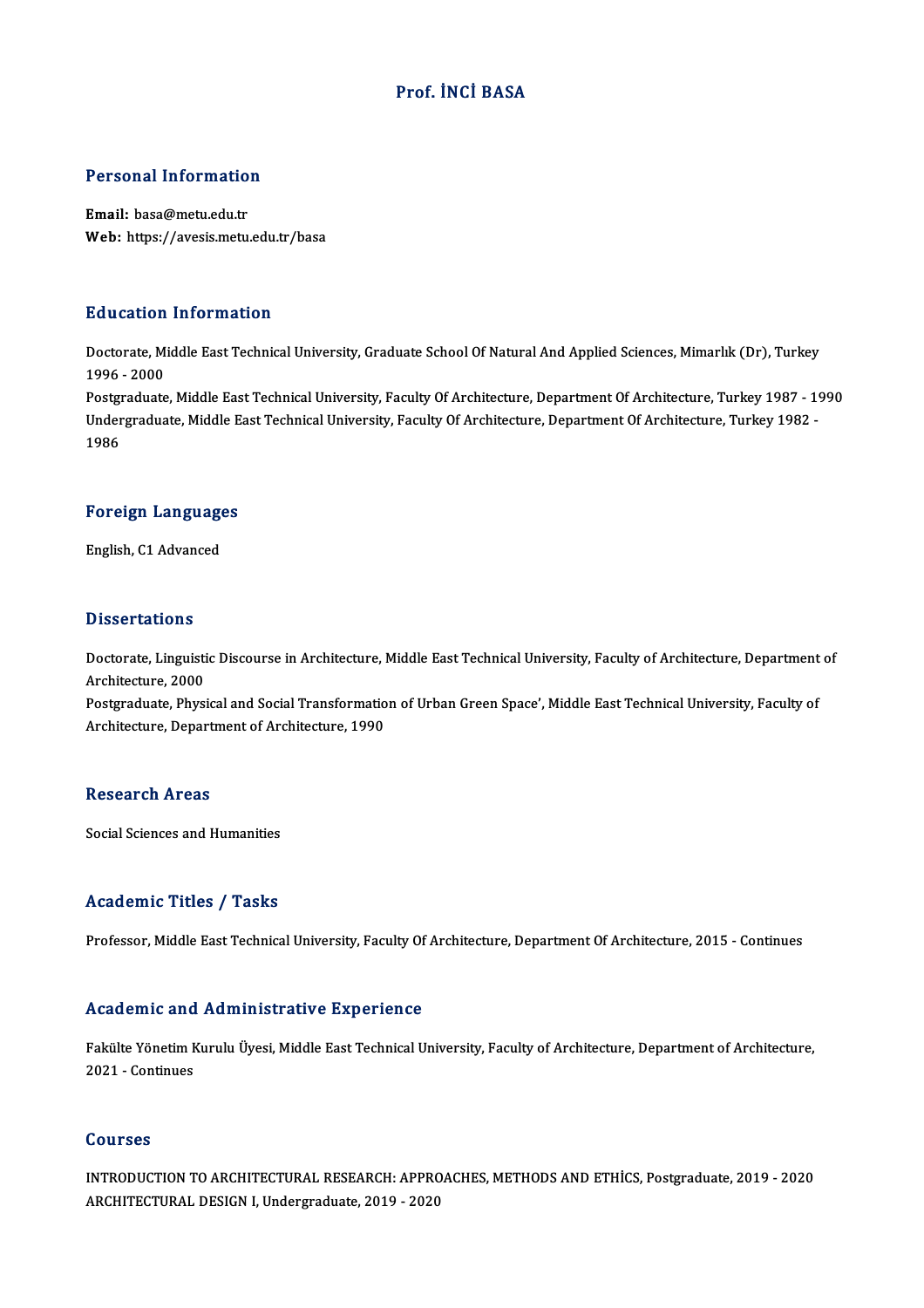ARCHITECTURE AND DISCOURSE, Postgraduate, 2018 - 2019<br>ARCHITECTURE AND DISCOURSE, Postgraduate, 2018 - 2019 ARCHITECTURE AND DISCOURSE, Postgraduate, 2018 - 20<br>ARCHITECTURAL DESIGN II, Undergraduate, 2018 - 2019 ARCHITECTURAL DESIGN II, Undergraduate, 2018 - 2019<br>Advising Theses

Advising Theses<br>Basa İ., A reconceptualization of the production of knowledge in architecture through research laboratories, Doctorate,<br>Z AGAR(Student), 2022 Exaveling Theses<br>Basa İ., A reconceptualiz<br>Z.ACAR(Student), 2022<br>Basa İ. Abstrast and spa Basa İ., A reconceptualization of the production of knowledge in architecture through research laboratories, Docto<br>Z.ACAR(Student), 2022<br>Basa İ., Abstract and spatial projections of criticism: Analysis of Sihhiye Ankara as

Z.ACAR(Student), 2022<br>Basa İ., Abstract and spatial pi<br>K.COŞKUNER(Student), 2022<br>Basa İ. A badu eriented narra Basa İ., Abstract and spatial projections of criticism: Analysis of Sihhiye Ankara as a tolerance space, Postgraduate,<br>K.COŞKUNER(Student), 2022<br>Basa İ., A body-oriented narrative: Antakya as a phenomenological inquiry, Do

K.CO\$KUNER(Student), 2022<br>Basa İ., A body-oriented narrative: Antakya as a phenomenological inquiry, Doctorate, B.DÖNMEZ(Student), 2022<br>Basa İ., Discursive and spatial anatomy of alternative living models: Architectural ut Basa İ., A body-oriented narrative: Antakya as a<br>Basa İ., Discursive and spatial anatomy of altern<br>Postgraduate, Ö.DÜLGEROĞLU(Student), 2022<br>Basa İ. The architectural sositatio: A phanomer Basa İ., Discursive and spatial anatomy of alternative living models: Architectural utopias within housing discourse,<br>Postgraduate, Ö.DÜLGEROĞLU(Student), 2022<br>Basa İ., The architectural cogitatio: A phenomenological criti

Postgraduate, Ö.DÜLGEROĞLU(Student), 2022<br>Basa İ., The architectural cogitatio: A phenomenological critical realist co<br>21st century architecture theory, Doctorate, G.EŞİNGEN(Student), 2022<br>Basa İ. Tayında A Navi Understand Basa İ., The architectural cogitatio: A phenomenological critical realist contact for the ethico-political prognosis of the<br>21st century architecture theory, Doctorate, G.EŞİNGEN(Student), 2022<br>Basa İ., Towards A New Under

21st century architecture theory, Doctorate, G.EŞİNGEN(Student), 2022<br>Basa İ., Towards A New Understanding Of Nature: Material Ecology In A<br>2021 Basa İ., Towards A New Understanding Of Nature: Material Ecology In Architecture, Postgraduate, B.ÖZDEMİR(Stud<br>2021<br>Basa İ., A RUPTURE IN URBAN MEMORY: VACANT HEALTHCARE SITES IN THE CENTER OF ANKARA, Postgraduate,<br>LEENSES

2021<br>Basa İ., A RUPTURE IN UR<br>I.ŞENSES(Student), 2021<br>Basa İ. SPATIAL AND SOC Basa İ., A RUPTURE IN URBAN MEMORY: VACANT HEALTHCARE SITES IN THE CENTER OF ANKARA, Postgradu<br>I.ŞENSES(Student), 2021<br>Basa İ., SPATIAL AND SOCIAL CHANGES OF URBAN PARKS ON ATATÜRK BOULEVARD, ANKARA, Postgraduate,<br>A ALİCAN

I.ŞENSES(Student), 2021<br>Basa İ., SPATIAL AND SOCIAL CH<br>A.ALİCANOĞLU(Student), 2020<br>Basa İ. Stasins architecture as il Basa İ., SPATIAL AND SOCIAL CHANGES OF URBAN PARKS ON ATATÜRK BOULEVARD, ANKARA, Postgraduate,<br>A.ALİCANOĞLU(Student), 2020<br>Basa İ., Staging architecture as illusion: from mirror to digital heterotopia, Postgraduate, E.GÜLC

A.ALİCANOĞLU(Student), 2020<br>Basa İ., Staging architecture as illusion: from mirror to digital heterotopia, Postgraduate, E.GÜLCE(Student), 201<br>Basa İ., Environmental Psychology Discourse in Architecture: Current Status in Basa İ., Staging architecture as illusion<br>Basa İ., Environmental Psychology Dis<br>Postgraduate, S.Mert(Student), 2019<br>PASA İ. Investigation of the peighbor Basa İ., Environmental Psychology Discourse in Architecture: Current Status in Turkish Architecture Education,<br>Postgraduate, S.Mert(Student), 2019<br>BASA İ., Investigation of the neighborhood unit in the Western fringe of An

Postgraduate, S.Mert(Student), 2019<br>BASA İ., Investigation of the neighborhood unit in the Western fringe of Ankara, Postgraduate, E.ÜNVER(Student), 2<br>BASA İ., Gender discourse and public space: Socio-spatial construction BASA İ., Investigation of the neighborhood un<br>BASA İ., Gender discourse and public space: S<br>Postgraduate, N.VANLIOĞLU(Student), 2019<br>BASA İ. Strugtural and ideologisal transforma BASA İ., Gender discourse and public space: Socio-spatial construction of gender in the city, the case of Rize, Turkey,<br>Postgraduate, N.VANLIOĞLU(Student), 2019<br>BASA İ., Structural and ideological transformation of public

Postgi<br>BASA<br>2018<br>PASA BASA İ., Structural and ideological transformation of public space: The case of Tabriz, Postgraduate, A.RAD(Student),<br>2018<br>BASA İ., Theme park as a socio-cultural and architectural program: A critical review of Ankapark, A

2018<br>BASA İ., Theme park :<br>G.SU(Student), 2018<br>BASA İ. Acethatia par BASA İ., Theme park as a socio-cultural and architectural program: A critical review of Ankapark, Ankara, Postgraduate,<br>G.SU(Student), 2018<br>BASA İ., Aesthetic paradigm and the pure/poetic/bold materiality of industrial her

G.SU(Student), 2018<br>BASA İ., Aesthetic paradigm and the pure/poetic/bold mat<br>coal washery area, Postgraduate, İ.ÇÖREK(Student), 2018<br>BASA İ. Unfolding and noframing betenetenia ujthin the 99 BASA İ., Aesthetic paradigm and the pure/poetic/bold materiality of industrial heritage buildings: The case of Zon<br>coal washery area, Postgraduate, İ.ÇÖREK(Student), 2018<br>BASA İ., Unfolding and reframing heterotopia within

coal washery area, Postgraduate, İ.ÇÖREK(Student), 2018<br>BASA İ., Unfolding and reframing heterotopia within the context of peripheral consumption spaces, Postgraduate,<br>D.HAZAL(Student), 2017 BASA İ., Unfolding and reframing heterotopia within the context of peripheral consumption spaces, Postg<br>D.HAZAL(Student), 2017<br>BASA İ., Power and national identity in the formation of Islamabad and its capitol complex, Pos

**D.HAZAL(Student), 2017<br>BASA İ., Power and national<br>S.SARSHAR(Student), 2016<br>BASA İ. The sensent of suth** 

BASA İ., Power and national identity in the formation of Islamabad and its capitol complex, Postgraduate,<br>S.SARSHAR(Student), 2016<br>BASA İ., The concept of authenticity in the protection of industrial heritage: The case of S.SARSHAR(Student), 2016<br>BASA İ., The concept of authenticity in the protection of industrial heritage: The case of Samsun To<br>building, Postgraduate, M.KURT(Student), 2014<br>BASA İ., Space, identity, and abjection: Purificat BASA İ., The concept of authenticity in the protection of industrial heritage: The case of Samsun Tol<br>building, Postgraduate, M.KURT(Student), 2014<br>BASA İ., Space, identity, and abjection: Purification of Beyoğlu, Doctorat

building, Postgraduate, M.KURT(Student), 2014<br>BASA İ., Space, identity, and abjection: Purification of Beyoğlu, Doctorate, E.ÖZGÜR(Student), 2011<br>BASA İ., Social determinants of environmental concern: The case of Çukuramba BASA İ., Space, identity,<br>BASA İ., Social determin<br>E.FİLİZ(Student), 2011<br>BASA İ. Arshitesture as BASA İ., Social determinants of environmental concern: The case of Çukurambar, Ankara, Postgraduate,<br>E.FİLİZ(Student), 2011<br>BASA İ., Architecture as a technology of framing experience: Camera obscura, camp, and the confess

E.FİLİZ(Student), 2011<br>BASA İ., Architecture as a<br>V.ŞAFAK(Student), 2009<br>BASA İ. Formation of the BASA İ., Architecture as a technology of framing experience: Camera obscura, camp, and the confessional, D<br>V.ŞAFAK(Student), 2009<br>BASA İ., Formation of the city image: The role of the train station in the image formation p

V.ŞAFAK(Student), 2009<br>BASA İ., Formation of the city image: The role of the train station in the image formation process of Ankara,<br>Postgraduate, S.SAK(Student), 2008

## **Jury Memberships**

Associate Professor Exam, Associate Professor Exam, Middle East Technical University, August, 2020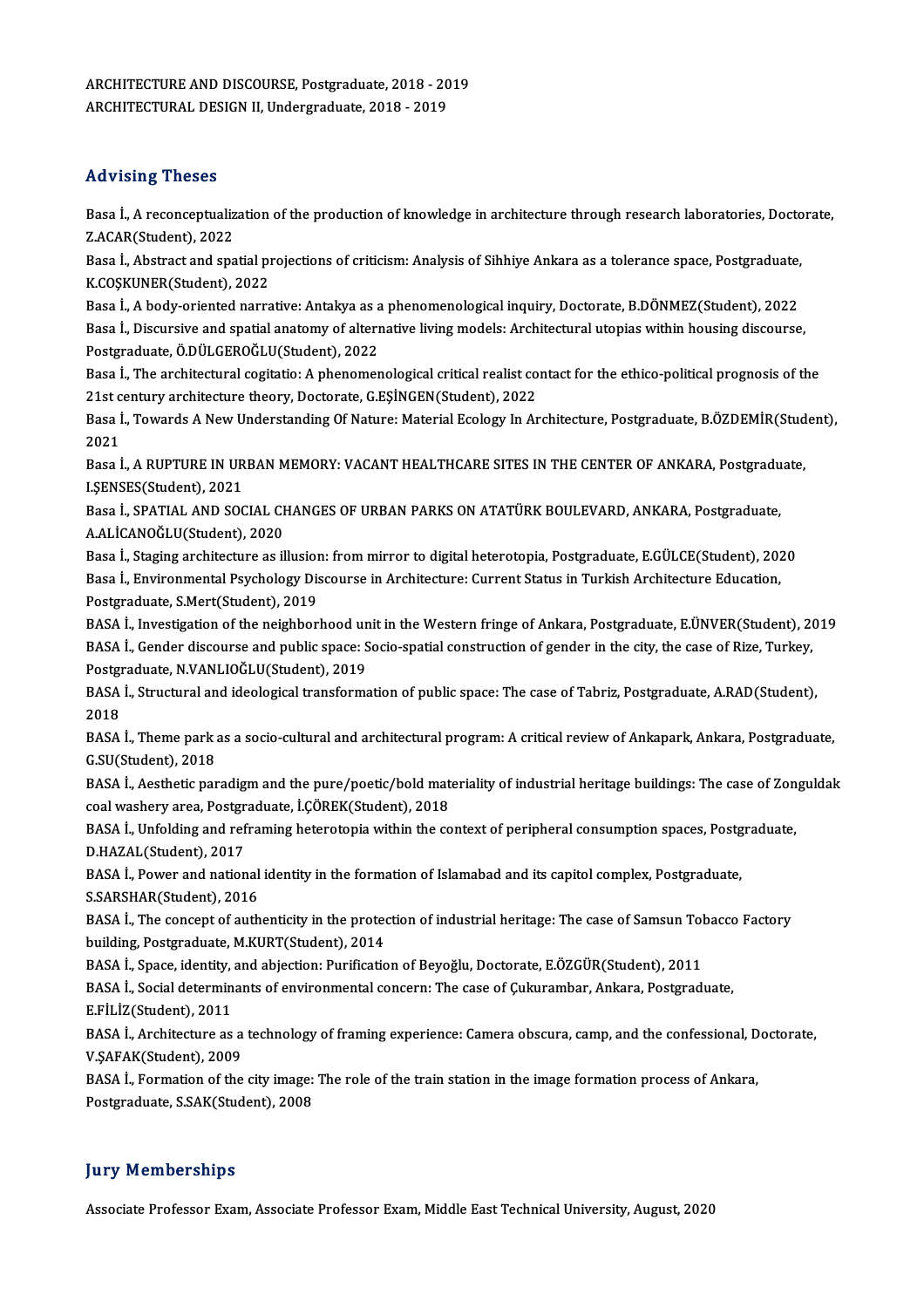Award, 21st Barış Eyikan Urban Design & Landscape Arch Design Competition, Bilkent, İhsan Doğramacı Bilkent<br>Ühiversitesi June 2020 Award, 21st Barış Eyikaı<br>Üniversitesi, June, 2020<br>Aunud Mimari Cirim ve Award, 21st Barış Eyikan Urban Design & Landscape Arch Design Competition, Bilkent, İhsan I<br>Üniversitesi, June, 2020<br>Award, Mimari Çizim ve Fotoğraf Yarışması, Middle East Technical University, February, 2020<br>Destaral Evam Üniversitesi, June, 2020<br>Award, Mimari Çizim ve Fotoğraf Yarışması, Middle East Technical University, February, 2020<br>Doctoral Examination, Doctoral Examination, Orta Doğu Teknik Üniversitesi, November, 2019<br>Pest Cradusta P Award, Mimari Çizim ve Fotoğraf Yarışması, Middle East Technical<br>Doctoral Examination, Doctoral Examination, Orta Doğu Teknik Ün<br>Post Graduate, Post Graduate, Gazi Üniversitesi, November, 2019<br>Post Craduate, Post Craduate, Doctoral Examination, Doctoral Examination, Orta Doğu Teknik Üniversit<br>Post Graduate, Post Graduate, Gazi Üniversitesi, November, 2019<br>Post Graduate, Post Graduate, Orta Doğu Teknik Üniversitesi, June, 2019<br>Postorate, Dost Post Graduate, Post Graduate, Gazi Üniversitesi, November, 2019<br>Post Graduate, Post Graduate, Orta Doğu Teknik Üniversitesi, June, 2019<br>Doctorate, Doctorate, Gazi Üniversitesi, February, 2019 DoctoralExamination,DoctoralExamination,OrtaDoğuTeknikÜniversitesi,December,2018 Doctorate, Doctorate, Gazi Üniversitesi, February, 2019<br>Doctoral Examination, Doctoral Examination, Orta Doğu Teknik Üniversitesi, December, 2018<br>Appointment Academic Staff, Appointment Academic Staff, Tokat Gaziosmanpaşa Doctoral Examination, Doctoral Examination, Orta Doğu Teknik Üniversi<br>Appointment Academic Staff, Appointment Academic Staff, Tokat Gaziosr<br>Post Graduate, Post Graduate, Orta Doğu Teknik Üniversitesi, July, 2018<br>August Cha Appointment Academic Staff, Appointment Academic Staff, Tokat Gaziosmanpaşa Üniversite<br>Post Graduate, Post Graduate, Orta Doğu Teknik Üniversitesi, July, 2018<br>Award, Chair's Award/Best Graduation Project, Orta Doğu Teknik Post Graduate, Post Graduate, Orta Doğu Teknik Üniversitesi, July, 2018<br>Award, Chair's Award/Best Graduation Project, Orta Doğu Teknik Üniversitesi, June, 2018<br>Competition, Cuhadaroğlu 2018 Yılı Öğrenci Proje Yarışması, Ap PhD Thesis Monitoring Committee Member, PhD Thesis Monitoring Committee Member, Gazi Üniversitesi, March, 2018 Competition, Çuhadaroğlu 2018 Yılı Öğrenci Proje Yarışması, April, 2018<br>PhD Thesis Monitoring Committee Member, PhD Thesis Monitoring Committee Member, Gazi Üniversitesi, March, 2018<br>Award, Mimarlık EABD Yüksek Lisans Tez PhD T<br>Award<br>2018<br>PhD T Award, Mimarlık EABD Yüksek Lisans Tez Ödülü Değerlendirme Jürisi, METU FBE, Orta Doğu Teknik Üniversitesi, March<br>2018<br>PhD Thesis Monitoring Committee Member, PhD Thesis Monitoring Committee Member, Orta Doğu Teknik Üniver 2018<br>PhD Thesis Mo<br>January, 2018<br>Destarste Des PhD Thesis Monitoring Committee Member, PhD Thesis M<br>January, 2018<br>Doctorate, Doctorate, Gazi Üniversitesi, September, 2017<br>Doctoral Examination, Doctoral Examination, Orta Doču T January, 2018<br>Doctorate, Doctorate, Gazi Üniversitesi, September, 2017<br>Doctoral Examination, Doctoral Examination, Orta Doğu Teknik Üniversitesi, July, 2016 Doctorate, Doctorate, Gazi Üniversitesi, September, 2017<br>Doctoral Examination, Doctoral Examination, Orta Doğu Teknik Üniversitesi, July, 2016<br>Competition, MimED Ulusal Öğrenci Proje Yarışması, İstanbul Teknik Üniversitesi Doctoral Examination, Doctoral Examination, Orta Doğu Teknik Üniversitesi, July, 2016<br>Competition, MimED Ulusal Öğrenci Proje Yarışması, İstanbul Teknik Üniversitesi, May, 2016<br>Doctoral Examination, Doctoral Examination, O Competition, MimED Ulusal Öğrenci Proje Yarışması, İstanbul Teknik Üniversitesi, May, 201<br>Doctoral Examination, Doctoral Examination, Orta Doğu Teknik Üniversitesi, November, 20<br>Award, Chair's Award/Best Graduation Project

Award, Chair's Award/Best Graduation Project, Orta Doğu Teknik Üniversitesi, June, 2015<br>Designed Lessons

Basa İ., Architecture and Discourse, Postgraduate, 2015 - 2016

## Articles Published in Journals That Entered SCI, SSCI and AHCI Indexes

rticles Published in Journals That Entered SCI, SSCI and AHCI Indexes<br>I. TRANSFORMATION FROM REPRESENTATIONAL SPACE TO TOLERANCE SPACE: THE JUXTAPOSITION TRANSFORMATION FROM REPRESENTATIONAL SPACE IN THE URBAN PUBLIC AREA<br>OF IDEAL AND REAL IN THE URBAN PUBLIC AREA TRANS<br>OF IDI<br>Basa İ. OF IDEAL AND REAL IN THE URBAN PUBLIC AREA<br>Basa İ.<br>METU JOURNAL OF THE FACULTY OF ARCHITECTURE, vol.35, pp.221-241, 2018 (Journal Indexed in AHCI)

Basa İ.<br>METU JOURNAL OF THE FACULTY OF ARCHITECTURE, vol.35, pp.221-241, 2018 (Journal Inde:<br>II. Producing Representational Spaces for the Republican Memory in Samsun, Turkey<br>Rese İ METU J<br><mark>Produ</mark><br>Basa İ.<br>TURKI Producing Representational Spaces for the Republican Memory in San<br>Basa İ.<br>TURKISH HISTORICAL REVIEW, vol.7, pp.1-32, 2016 (Journal Indexed in AHCI)<br>From Praise to Condomnation: Ottoman Boujualism and the Production

# Basa İ.<br>TURKISH HISTORICAL REVIEW, vol.7, pp.1-32, 2016 (Journal Indexed in AHCI)<br>III. From Praise to Condemnation: Ottoman Revivalism and the Production of Space in Early Republican<br>Ankare TURKISH HISTORICAL REVIEW, vol.7, pp.1-32, 2016 (Journal Indexed in AHCI)<br>From Praise to Condemnation: Ottoman Revivalism and the Productio<br>Ankara<br>Basa I. From<br>An<mark>kar</mark><br>Basa I.<br>IOUPN

JOURNAL OF URBAN HISTORY, vol.41, pp.711-738, 2015 (Journal Indexed in SSCI)

# Basa I.<br>JOURNAL OF URBAN HISTORY, vol.41, pp.711-738, 2015 (Journal Indexed in SSCI)<br>IV. The Role of the Train Station in the Image Formation of the Early Republican Ankara<br>Sek S. Pess I **JOURNAL OF<br>The Role of<br>Sak S., Basa İ.**<br>JOUPNAL OF The Role of the Train Station in the Image Formation of the Early Republican<br>Sak S., Basa İ.<br>JOURNAL OF URBAN HISTORY, vol.38, no.4, pp.777-802, 2012 (Journal Indexed in SSCI)<br>INTERACTION RETWEEN DESICN STUDIO AND CURRICUL

# Sak S., Basa İ.<br>JOURNAL OF URBAN HISTORY, vol.38, no.4, pp.777-802, 2012 (Journal Indexed in SSCI)<br>V. INTERACTION BETWEEN DESIGN STUDIO AND CURRICULUM COURSES: Bilkent University Case<br>Turkkan E.E., Basa İ. Curel M. O. **JOURNAL OF URBAN HISTORY, vc**<br>I<mark>NTERACTION BETWEEN DES</mark><br>Turkkan E. E. , Basa İ., Gurel M. O.<br>OPEN HOUSE INTERNATIONAL INTERACTION BETWEEN DESIGN STUDIO AND CURRICULUM COURSES:<br>Turkkan E. E. , Basa İ., Gurel M. O.<br>OPEN HOUSE INTERNATIONAL, vol.35, pp.66-75, 2010 (Journal Indexed in SSCI)<br>The shifting tides of asadema: Oscillation between h

Turkkan E. E. , Basa İ., Gurel M. O.<br>OPEN HOUSE INTERNATIONAL, vol.35, pp.66-75, 2010 (Journal Indexed in SSCI)<br>VI. The shifting tides of academe: Oscillation between hand and computer in architectural education<br>Senvanili OPEN HOUSE INTER<br>The shifting tides<br>Senyapili B., Basa İ.<br>INTERNATIONAL IC Senyapili B., Basa İ.<br>INTERNATIONAL JOURNAL OF TECHNOLOGY AND DESIGN EDUCATION, vol.16, no.3, pp.273-283, 2006 (Journal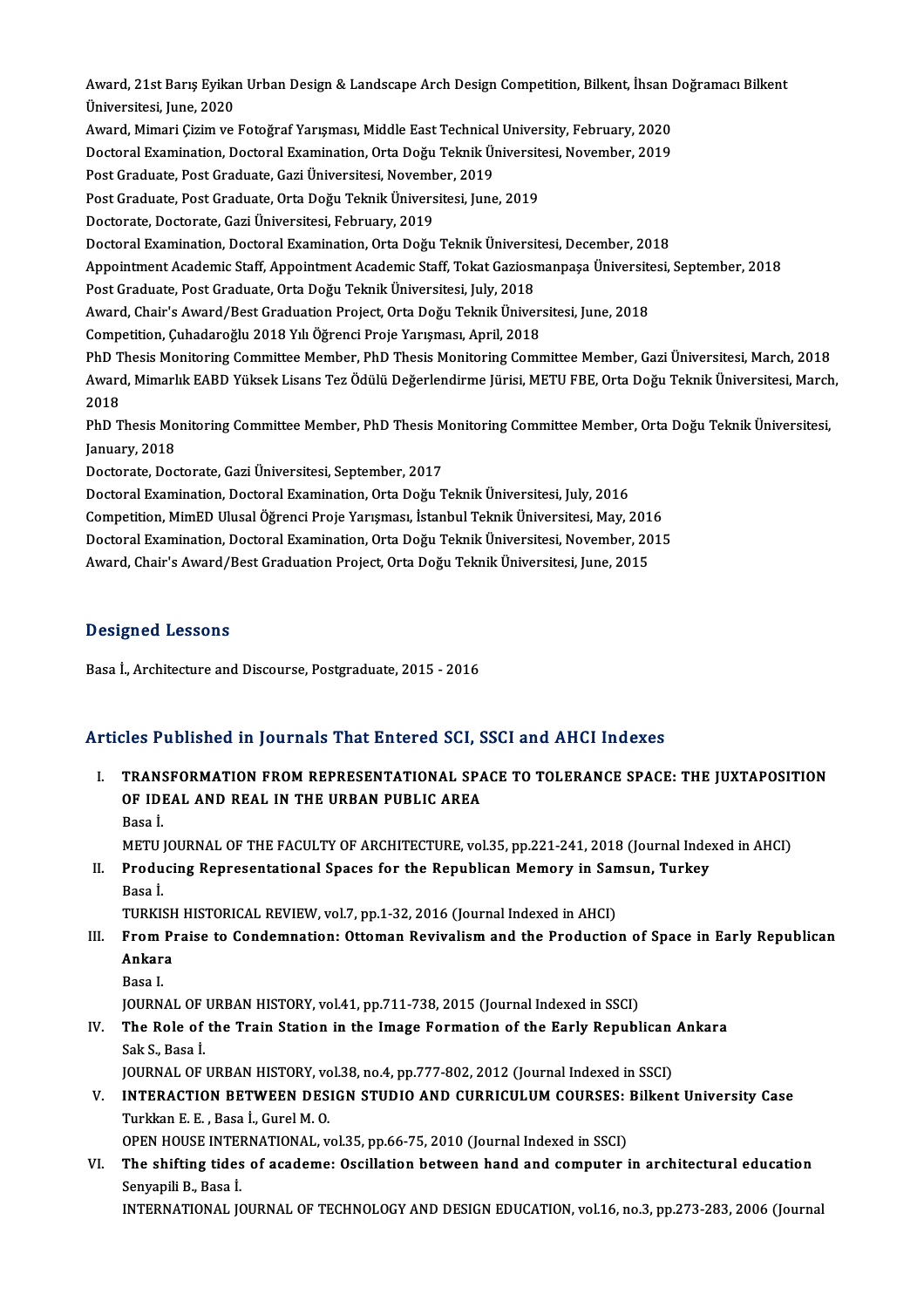Indexed in SCI)

Indexed in SCI)<br>VII. The (in)secure position of the design jury towards computer generated presentations<br>Rese J. Senvaniji P. Indexed in SCI)<br>The (in)secure p<br>Basa İ., Senyapili B.<br>DESION STUDIES... The (in)secure position of the design jury towards computer gen<br>Basa İ., Senyapili B.<br>DESIGN STUDIES, vol.26, no.3, pp.257-270, 2005 (Journal Indexed in SCI)<br>The status of graphical presentation in interior (architectural

DESIGN STUDIES, vol.26, no.3, pp.257-270, 2005 (Journal Indexed in SCI)

Basa İ., Senyapili B.<br>DESIGN STUDIES, vol.26, no.3, pp.257-270, 2005 (Journal Indexed in SCI)<br>VIII. The status of graphical presentation in interior/architectural design education<br>Gurel M., Basa İ. The status of graphical presentation in interior/architectural design education<br>Gurel M., Basa İ.<br>INTERNATIONAL JOURNAL OF ART & DESIGN EDUCATION, vol.23, no.2, pp.192-206, 2004 (Journal Indexed in<br>SSCD Gurel<br>INTEF<br>SSCI)

# Articles Published in Other Journals

rticles Published in Other Journals<br>I. Şevki Vanlı (1926-2008): Söylemsel ve Düşünsel bir Mimarlığın Peşindeki Mimar<br>Rasa İ sico<br>1<br>Basa İ.<br>Mimorl Şevki Vanlı (1926-2008): Söylemsel ve Düşünsel bir Mimarlığ<br>Basa İ.<br>Mimarlık, no.404, pp.10-12, 2018 (Other Refereed National Journals)<br>Ödüne Kantael Mekanları Bir Meydan Cözümlemesi, Viyana Be

Mimarlık, no 404, pp.10-12, 2018 (Other Refereed National Journals)

Basa İ.<br>Mimarlık, no.404, pp.10-12, 2018 (Other Refereed National Journals)<br>II. Ödünç Kentsel Mekanlar: Bir Meydan Çözümlemesi, Viyana Belediye Meydanı (Wiener Rathausplatz)<br>Basa İ. Ödünç Kentsel Mekanlar: Bir Meydan Çözümlemesi, Viyana Bele<br>Basa İ.<br>İdeal Kent, no.23, pp.236-257, 2018 (Other Refereed National Journals)<br>Viyana Müralar Arluau: Sarbeet Zaman Badanlari ve Kamusal M

III. Viyana Müzeler Avlusu: Serbest Zaman Bedenleri ve Kamusal Mekan<br>Basa İ. İdeal K<br>Viyana<br>Basa İ.

Sanat ve Tasarım Dergisi, no.20, pp.33-59, 2017 (Other Refereed National Journals)

- IV. SOSYOPOLİTİK ZITLAŞMAYA İNAT AÇIK AKLIN MEKANLARI: ZOR BİR ÖNERME OLARAK ANKARA Sanat ve Tasarım Dergisi, no.20,<br>SOSYOPOLİTİK ZITLAŞMAYA<br>ATATÜRK KÜLTÜR MERKEZİ<br>Pasa İ SOSYO<br>ATAT<mark>İ</mark><br>Basa İ.<br>Mimarl
	-

Basa İ.<br>Mimarlık, no.391, pp.56-60, 2016 (Other Refereed National Journals)

Basa İ.<br>Mimarlık, no.391, pp.56-60, 2016 (Other Refereed National Journals)<br>V. Söylemsel Zapturapt: Kamusal Mekan eli ile Kentsel Kültürü Ehlileştirmek<br>Resa İ Mimarl<br>Söyler<br>Basa İ. Söylemsel Zapturapt: Kamusal Mekan eli ile Kentsel Kültürü Ehlileştirmel<br>Basa İ.<br>Arredamento Mimarlık, no.301, pp.96-101, 2016 (National Non-Refereed Journal)<br>İnsası Siyasal Erk Noanosi ile Kamusal Makan Salınımında Bark G

Basa İ.<br>Arredamento Mimarlık, no.301, pp.96-101, 2016 (National Non-Refereed Journal)<br>VI. İnşacı Siyasal Erk Nesnesi ile Kamusal Mekan Salınımında Park Göstergenin Nadir Netliği<br>Rasa İ Arreda<br>**İnşacı**<br>Basa İ. İnşacı Siyasal Erk Nesnesi ile Kamusal Mekan Salınımında Park Göstergeni<br>Basa İ.<br>Arredamento Mimarlık, no.294, pp.127-131, 2015 (National Non-Refereed Journal)<br>Kantaal Hafızanın Sündünülebilirliği Bir Mimarlık Stüdyeau Den

Arredamento Mimarlık, no.294, pp.127-131, 2015 (National Non-Refereed Journal)

Basa İ.<br>Arredamento Mimarlık, no.294, pp.127-131, 2015 (National Non-Refereed Jou<br>VII. Kentsel Hafızanın Sürdürülebilirliği Bir Mimarlık Stüdyosu Deneyimi<br>Basa İ. Kentsel Hafızanın Sürdürülebilirliği Bir Mimarlık Stüdyosu Deneyimi<br>Basa İ.<br>Sanat ve Tasarım Dergisi, no.15, pp.27-42, 2015 (Other Refereed National Journals)<br>Kültür Göndergesinin Kermasıklığı

VIII. Kültür Göndergesinin Karmaşıklığı<br>BASA İ. Sanat v<br>**Kültür**<br>BASA İ.

Dosya, 2011 (Other Refereed National Journals)

BASA İ.<br>Dosya, 2011 (Other Refereed National Journals)<br>IX. Project Selection in Design Studio Absence of Learning Environments<br>RASA İ Dosya, <mark>:</mark><br>Project<br>BASA İ.<br>The Edr Project Selection in Design Studio Absence of Learning Environments<br>BASA İ.<br>The Educational Forum, vol.74, pp.213-226, 2010 (Refereed Journals of Other Institutions)<br>Environmental Disseurse of Architecture

# BASA İ.<br>The Educational Forum, vol.74, pp.213-226, 20<br>X. Environmental Discourse of Architecture<br>BASA İ. The Edu<br>**Enviro**<br>BASA İ.

International Journal of Environmental Studies, vol.66, pp.271-279, 2009 (Refereed Journals of Other Institutions)

## Books&Book Chapters

- ooks & Book Chapters<br>I. Sınıflandırma/Adlandırma: Dilsel Mekan ve Mimarlık Tarihi<br>Rasa İ s<br>Sınıfla<br>Basa İ.
	-

Sınıflandırma/Adlandırma: Dilsel Mekan ve Mimarlık Tarihi<br>Basa İ.<br>in: İnci Aslanoğlu için Bir Mimarlık Tarihi Dizimi, T.E. Altan,S. Enginsoy, Editor, ODTÜ Mimarlık Fakültesi Yayınları,<br>Ankara, pp.1-9, 2019 Basa İ.<br>in: İnci Aslanoğlu için<br>Ankara, pp.1-9, 2019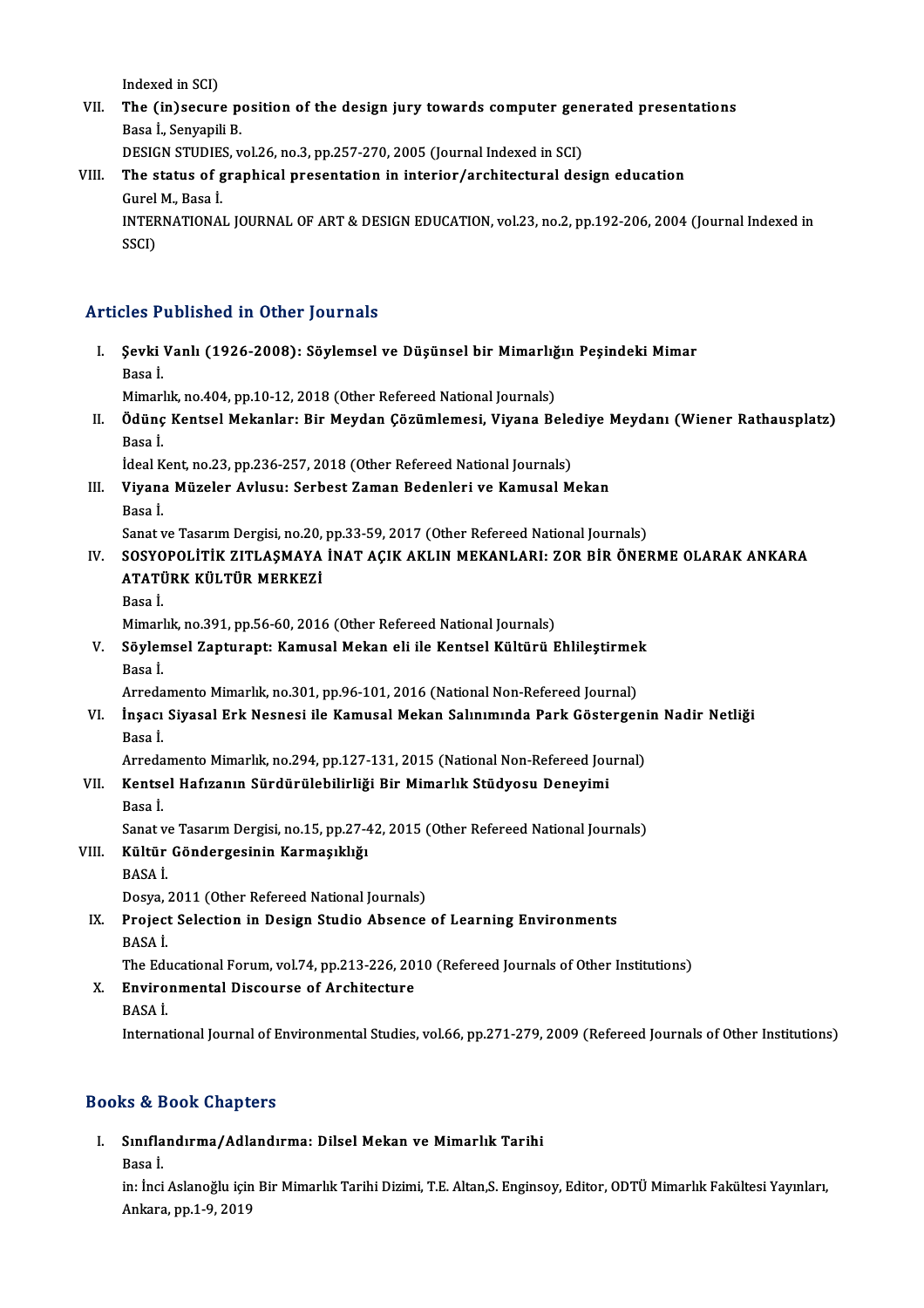II. Kent Kültürü Tartışmalarında Muğlak Rolleriyle Ankara'nın Bitmemiş Yapıları<br>Resaj Kent K<br>Basa İ.<br>in: Mel

Basa İ.<br>in: Mekan ve Kültür, E. Onaran İncirlioğlu,B. Kılıçbay, Editor, Tetragon, Ankara, pp.157-166, 2011

# m: мекап ve Kultur, E. Onaran Incirliogiu,B. Kiliçbay, Editor, Tetragon, Ank<br>Refereed Congress / Symposium Publications in Proceedings

- efereed Congress / Symposium Publications in Proceedings<br>I. Printing (and) Architecture: A Technopoietic System for Making<br>Lig Poli P. Pess i I. Printing (and) Architecture: A Technopoietic System for Making<br>Uz Baki P., Basa İ. XIV.Mimarlıkta SayısalTasarımUlusalSempozyumu,MSTAS2020,24October 2020,pp.217-227 Uz Baki P., Basa İ.<br>XIV. Mimarlıkta Sayısal Tasarım Ulusal Sempozyumu, MSTAS 2020, 24 October 2020<br>II. Socio-Spatial Construction of Gender in the City, the Case of Rize, Turkey<br>Vanluğlu Yarısı N. Basa İ.
- XIV. Mimarlıkta Sayısal Tas<br>Socio-Spatial Construct<br>Vanlıoğlu Yazıcı N., Basa İ.<br>VII. International Conferer Socio-Spatial Construction of Gender in the City, the Case of Rize, Turkey<br>Vanlıoğlu Yazıcı N., Basa İ.<br>VII. International Conference on Gender Studies: Gender, Space, Place & Culture, Gazimagusa, Cyprus (Kktc), 10<br>12 Oste Vanlıoğlu Yazıcı N., Basa İ.<br>VII. International Conference c<br>12 October 2019, pp.265-281<br>Endüstri Mirosı Yapılar ve 12 October 2019, pp 265-281
- III. Endüstri Mirası Yapılar ve Kentsel Bellek: Samsun Tütün Fabrikası Örneği<br>Kurt M. Basa İ.

VII. International Cultural Studies Conference, Memory and Culture, Ankara, Turkey, 5 - 07 September 2013

- Kurt M., Basa İ.<br>1012. VII. İnternational Cultural Studies Conference, Memory and Culture, Ankara, Turkey, 5 07 September<br>11. Öğrenci Bakış Açısından İç Mimarlık Tasarım Stüdyosunun Bölüm Dersleri ile Etkileşimi: Bilkent VII. International Cultu<br>Öğrenci Bakış Açısıı<br>Üniversitesi Örneği Öğrenci Bakış Açısından İç<br>Üniversitesi Örneği<br>Türkkan E., Basa İ., Gürel H. M.<br>İCMEK 2007, İstanbul Turkey Üniversitesi Örneği<br>Türkkan E., Basa İ., Gürel H. M.<br>İÇMEK,2007, İstanbul, Turkey, 25 - 26 October 2007, pp.552-562<br>A. Critical laek at the Easades of Contemperary Apertmeni
	-

Türkkan E., Basa İ., Gürel H. M.<br>İÇMEK,2007, İstanbul, Turkey, 25 - 26 October 2007, pp.552-562<br>V. A Critical look at the Facades of Contemporary Apartment Blocks: The Case of Ever- construction in<br>Ankara İÇMEK,2<br>A Critic:<br>Ankara A Critical look at the F:<br>Ankara<br>Basa İ., Şenyapılı Özcan B.<br>Joint International Confor

Ankara<br>Basa İ., Şenyapılı Özcan B.<br>Joint International Conference on Construction Culture, Innovation, and Management (CCIM), Dubai, United Arab Emirates,26 -29November 2006,pp.148-156 Joint International Conference on Construction Culture, Innovation, and Management (CCIM), Duba<br>Emirates, 26 - 29 November 2006, pp.148-156<br>VI. "Reconciling Computer and Hand: The Case of Author Identity in Design Presenta

# Emirates, 26 - 29 Novemb<br>**"Reconciling Computer**<br>Şenyapılı Özcan B., Basa İ.<br>The Tonth Conference on

Şenyapılı Özcan B., Basa İ.<br>The Tenth Conference on Computer-Aided Architectural Design Research in Asia CAADRIA 05, New Delhi, India, 28 -30April2005,pp.13-22

# - 30 April 2005, pp<br>Other Publications

**Ther Publications<br>
I. Dil ve Kent Üzerine**<br>
Pasa I. Simsar D. H I. Dil ve Kent Üzerine<br>Basa İ., Simser D. H. Other,pp.1416-1420,2020

# Activities in Scientific Journals **Activities in Scientific Journals<br>İdealkent, Special Issue Editor, 2020 - 2020**

# idealkent, Special Issue Editor, 2020 - 2020<br>Memberships / Tasks in Scientific Organizations

Memberships / Tasks in Scientific Organizations<br>Ankara Kent Araştırmaları Kongresi, Kentleşme ve Yaşam Kalitesi, Bilim Kurulu, Member of Science Committee, 2020 -<br>2020 Turkey 2020, Turkey<br>2020, Turkey

# 2020, Turkey<br>Scientific Refereeing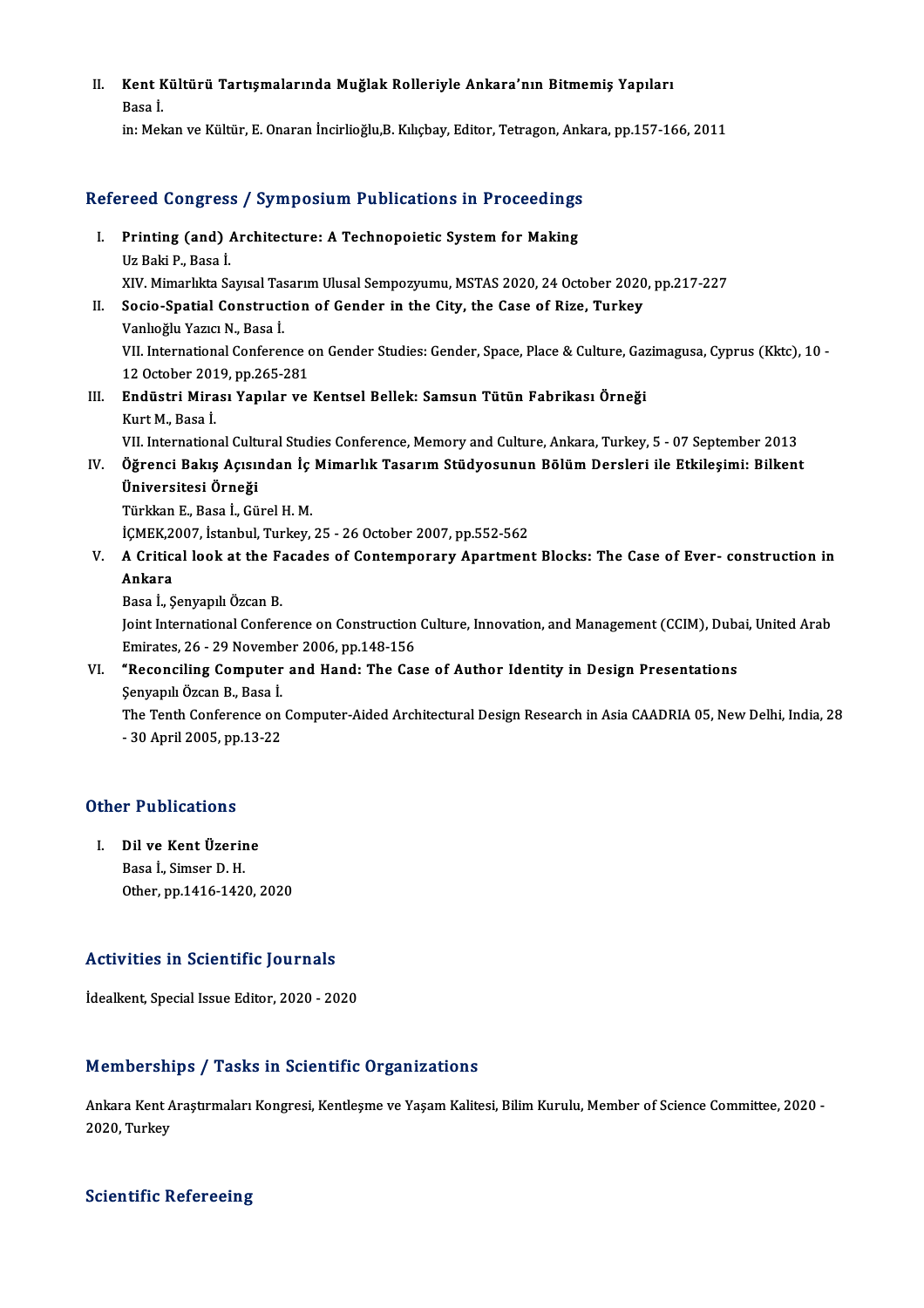METU JOURNAL OF THE FACULTY OF ARCHITECTURE, Journal Indexed in AHCI, October 2021<br>METU JOURNAL OF THE FACULTY OF ARCHITECTURE, Journal Indexed in AHCI, October 2021 METU JOURNAL OF THE FACULTY OF ARCHITECTURE, Journal Indexed in AHCI, October 20<br>METU JOURNAL OF THE FACULTY OF ARCHITECTURE, Journal Indexed in AHCI, May 2021<br>METU JOURNAL OF THE FACULTY OF ARCHITECTURE, Journal Indexed i METU JOURNAL OF THE FACULTY OF ARCHITECTURE, Journal Indexed in AHCI, October 2021<br>METU JOURNAL OF THE FACULTY OF ARCHITECTURE, Journal Indexed in AHCI, May 2021<br>METU JOURNAL OF THE FACULTY OF ARCHITECTURE, Journal Indexed METU JOURNAL OF THE FACULTY OF ARCHITECTURE, Journal Indexed in AHCI, May 2021<br>METU JOURNAL OF THE FACULTY OF ARCHITECTURE, Journal Indexed in AHCI, February<br>İDEALKENT, National Scientific Refreed Journal, January 2021 METU JOURNAL OF THE FACULTY OF ARCHITECTURE, Journal Indexed in AHCI, February 202<br>İDEALKENT, National Scientific Refreed Journal, January 2021<br>METU JOURNAL OF THE FACULTY OF ARCHITECTURE, Journal Indexed in AHCI, August 2 iDEALKENT, National Scientific Refreed Journal, January 2021<br>METU JOURNAL OF THE FACULTY OF ARCHITECTURE, Journal Indexed in AHCI, August 202<br>METU JOURNAL OF THE FACULTY OF ARCHITECTURE, Journal Indexed in AHCI, June 2020<br> METU JOURNAL OF THE FACULTY OF ARCHITECTURE, Journal In<br>METU JOURNAL OF THE FACULTY OF ARCHITECTURE, Journal In<br>URBAN AFFAIRS REVIEW, Journal Indexed in SSCI, March 2020<br>METU JOURNAL OF THE FACULTY OF ARCHITECTURE Journal METU JOURNAL OF THE FACULTY OF ARCHITECTURE, Journal Indexed in AHCI, June 2020<br>URBAN AFFAIRS REVIEW, Journal Indexed in SSCI, March 2020<br>METU JOURNAL OF THE FACULTY OF ARCHITECTURE, Journal Indexed in AHCI, January 2020<br>I METU JOURNAL OF THE FACULTY OF ARCHITECTURE, Journal Indexed in AHCI, January 2020 METU JOURNAL OF THE FACULTY OF ARCHITECTURE, Journal Indexed in AHCI, March 2019 International Refereed Journal Of Architecture and Design, Other Indexed Journal, April 2019<br>METU JOURNAL OF THE FACULTY OF ARCHITECTURE, Journal Indexed in AHCI, March 2019<br>METU JOURNAL OF THE FACULTY OF ARCHITECTURE, Jou METU JOURNAL OF THE FACULTY OF ARCHITECTURE, Journal Indexed in AHCI, March 2019<br>METU JOURNAL OF THE FACULTY OF ARCHITECTURE, Journal Indexed in AHCI, December 201<br>METU JOURNAL OF THE FACULTY OF ARCHITECTURE, Journal Index METU JOURNAL OF THE FACULTY OF ARCHITECTURE, Journal Indexed in AHCI, December 20<br>METU JOURNAL OF THE FACULTY OF ARCHITECTURE, Journal Indexed in AHCI, October 2011<br>International Refereed Journal Of Architecture and Design METU JOURNAL OF THE FACULTY OF ARCHITECTURE, Journal Indexed in AHCI, October 20<br>International Refereed Journal Of Architecture and Design, Other Indexed Journal, July 2018<br>METU JOURNAL OF THE FACULTY OF ARCHITECTURE, Jour International Refereed Journal Of Architecture and Design, Other Inc<br>METU JOURNAL OF THE FACULTY OF ARCHITECTURE, Journal Index<br>TURKISH HISTORICAL REVIEW, Journal Indexed in AHCI, May 2018<br>International Refereed Journal Of METU JOURNAL OF THE FACULTY OF ARCHITECTURE, Journal Indexed in AHCI, June 2018<br>TURKISH HISTORICAL REVIEW, Journal Indexed in AHCI, May 2018<br>International Refereed Journal Of Architecture and Design, Other Indexed Journal, TURKISH HISTORICAL REVIEW, Journal Indexed in AHCI, May 2018<br>International Refereed Journal Of Architecture and Design, Other Indexed Journal, May 2018<br>SPACE AND CULTURE, Journal Indexed in AHCI, February 2018 International Refereed Journal Of Architecture and Design, Other Indexed Journal, May 2018<br>SPACE AND CULTURE, Journal Indexed in AHCI, February 2018<br>METU JOURNAL OF THE FACULTY OF ARCHITECTURE, Journal Indexed in AHCI, Feb SPACE AND CULTURE, Journal Indexed in AHCI, February 2018<br>METU JOURNAL OF THE FACULTY OF ARCHITECTURE, Journal Indexed<br>MEGARON DERGISI, National Scientific Refreed Journal, January 2017<br>IDEALKENT, National Scientific Pefre MEGARON DERGISI, National Scientific Refreed Journal, January 2017<br>İDEALKENT, National Scientific Refreed Journal, May 2016 MEGARON DERGİSİ, National Scientific Refreed Journal, January 2017<br>İDEALKENT, National Scientific Refreed Journal, May 2016<br>METU JOURNAL OF THE FACULTY OF ARCHITECTURE, Journal Indexed in AHCI, April 2016<br>SANAT VE TASARIM IDEALKENT, National Scientific Refreed Journal, May 2016<br>METU JOURNAL OF THE FACULTY OF ARCHITECTURE, Journal Indexed in AHCI,<br>SANAT VE TASARIM DERGISI, National Scientific (efreed Journal, January 2016<br>Pethinking Art and METU JOURNAL OF THE FACULTY OF ARCHITECTURE, Journal Indexed in AHCI, April 2016<br>SANAT VE TASARIM DERGISI, National Scientific Refreed Journal, January 2016<br>Rethinking Art and Architecture, Scientific / Professional Book P SANAT VE TASARIM DERGISI, National Scientific Refreed Journal, January 2016<br>Rethinking Art and Architecture, Scientific / Professional Book Published by Other Publishe<br>METU JOURNAL OF THE FACULTY OF ARCHITECTURE, Journal I Rethinking Art and Architecture, Scientific / Professional Book Published by Other Publish<br>METU JOURNAL OF THE FACULTY OF ARCHITECTURE, Journal Indexed in AHCI, June 2014<br>METU JOURNAL OF THE FACULTY OF ARCHITECTURE, Journa METU JOURNAL OF THE FACULTY OF ARCHITECTURE, Journal Indexed in AHCI, July 2013<br>Scientific Consultations

Scientific Consultations<br>Bilkent Üniversitesi, Scientific Consultancy, Middle East Technical University, Faculty Of Architecture, Department Of<br>Architecture, Turkey, 2019, Continues Bilkent Üniversitesi, Scientific Consultan<br>Architecture, Turkey, 2019 - Continues Architecture, Turkey, 2019 - Continues<br>Tasks In Event Organizations

Tasks In Event Organizations<br>Basa İ., IV. International Conference on Urban Studies, Economy and Urbanization, Kent Araştırmaları Enstitüsü,<br>Scientific Congress, Ankara, Turkey, Ekim 2019 Scientific Congress, Ankara, Turkey, Ekim 2019<br>Basa İ., Necdet Teymur Anma Etkinliği ve Sergisi, Social Activities, Ankara, Turkey, Mayıs 2018 Basa İ., IV. International Conference on Urban Studies, Economy and Urbanization, Kent Araştı<br>Scientific Congress, Ankara, Turkey, Ekim 2019<br>Basa İ., Necdet Teymur Anma Etkinliği ve Sergisi, Social Activities, Ankara, Turk

### **Edit Congress and Symposium Activities**

IV. International Conference on Urban Studies, Economy and Urbanization, Session Moderator, Ankara, Turkey, 2019 Bare Gorigi cas and by mposium ricervicies<br>IV. International Conference on Urban Studies, Economy and Urbanization, Session Moderator, Ankara, Turkey, 2019<br>VII. International Conference on Gender Studies: Gender, Space, Pl IV Int<br>VII In<br>2019<br>IV Int VII. International Conference on Gender Studies: Gender, Space, Place & Culture, Attendee, Gazimagusa, Cypru<br>2019<br>IV. International Conference on Urban Studies, Economy and Urbanization, Moderator, Ankara, Turkey, 2019

IV. International Conference on Urban Studies, Economy and Urbanization, Moderator, Ankara, Turkey, 2019<br>Citations

Citations<br>Total Citations (WOS):33<br>h index (WOS):4 h-index (WOS):4